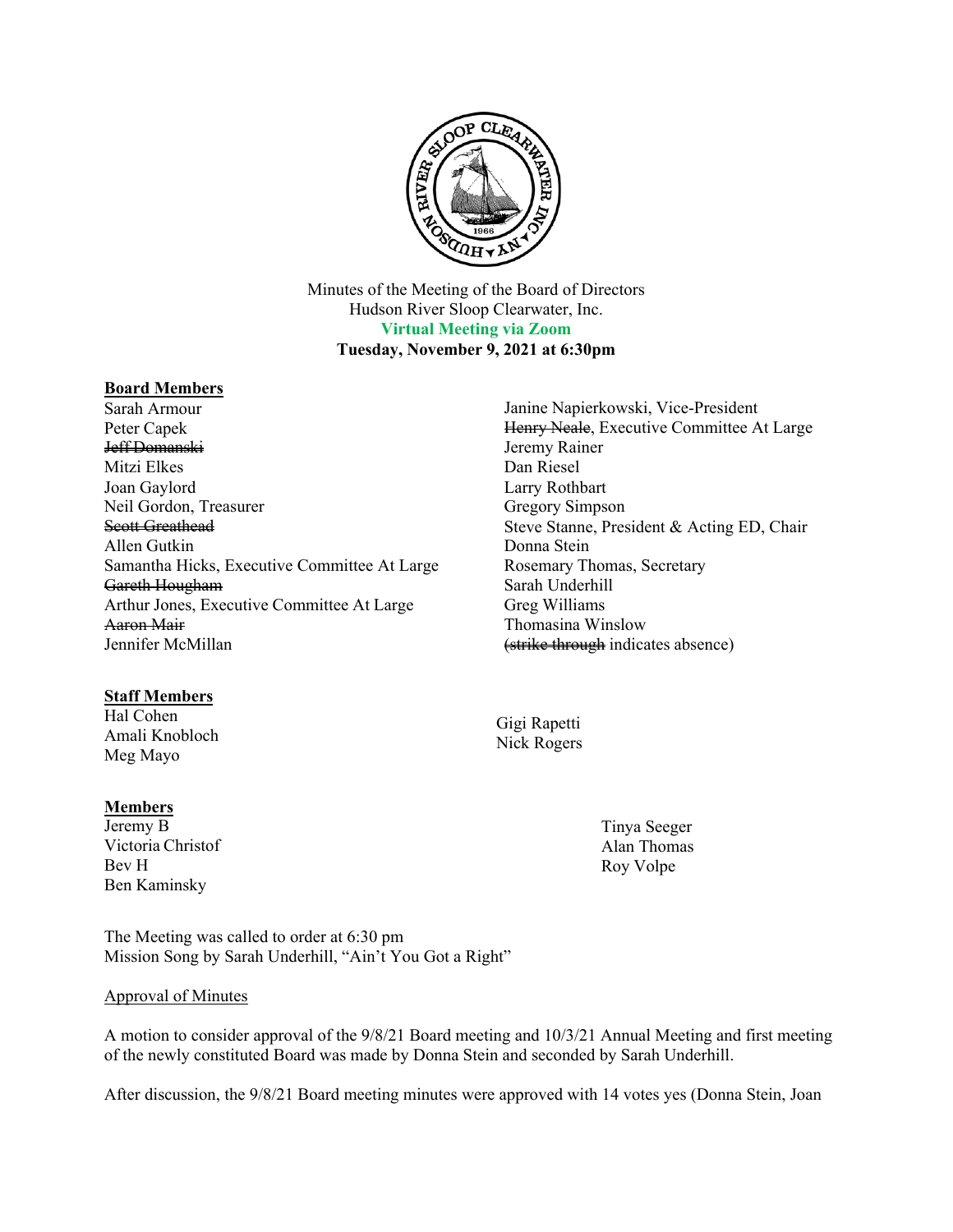Gaylord, Neil Gordon, Mitzi Elkes, Sarah Armour, Rosemary Thomas, Janine Napierkowski, Peter Capek, Jeremy Rainer, Sarah Underhill, Steve Stanne, Arthur Jones, Thomasina Winslow, Allen Gutkin), 1 vote no (Greg Williams) and 1 abstention (Larry Rothbart). The 10/3/21 minutes of the Annual Meeting and first meeting of the new Board were approved unanimously.

# Acting Executive Director's Report

Steve Stanne reported the Tideline Discovery programs are completed for the year. Ruthie Gold and Amali Knobloch did a program for an M.Ed. in Env. Ed. At Bard. Steve spoke at a Lion's club district conference in Kingston and generated interest. Clearwater was awarded a \$40k DEC Hudson River Estuary grant for improving the online fish key. The climate change grant is on track for 12/1 completion.

Work on the Sloop has begun. A rough schedule was shown with goals for  $11/30$  (80% of transom demo'd and the mast step removed), 1/31/22 (transom repair complete, mast step installed, frames behind the chainplate removed), 2/28/22 (frames replaced and structural work in the forward section complete), and 3/31 (planking finished). This would allow the Sloop to head back north in mid-April to be unloaded from the barge, then return to Kinston to reinstall the mast and get ready for the season.

Environmental action highlights include 24 people attended Clearwater's Climate Change & You(th) panel on 10/21/21, as part of Hudson Valley Sustainable Climate Solutions Week. Big news on 10/27/21 was DEC's announcement that the required air permit for Danskammer was denied. On 11/2/21, NYS voters approved the 'Green Amendment' ("Each person shall have a right to clean air and water, and a healthful environment.") to the state constitution.

Regarding properties, recent heavy rains revealed a leak at the office and it was repaired. Lease renewal negotiations continue with the City of Beacon for use of the White House office space and with the Hudson River Maritime Museum for the barn and use of their yard and docks.

The 2019 990 and audit draft are expected for review by 11/30 and assuming prompt review, a final report will be ready two weeks later. After that, work will begin immediately on the 2020 audit. Mitzi underscored the importance of completing these audits as soon as possible. Depending on when the OPRHP grant reimbursement arrives, there may be a need to authorize an additional withdrawal from the Century Fund at the December Board meeting.

Steve proposed a RESOLUTION to thank Staff for their work contributing to the outcome of the Danskammer air permit application and called for a vote of approval. Neil moved and Larry seconded. The resolution was PASSED unanimously. The text of the resolution is attached as Appendix A.

# Treasurer's Report

Neil said the tax filing and audits were covered already and cash flow would be covered in executive session. Steve, Anita and Neil had a productive Zoom conversation with Ulster Bank, with the bank asking about interest in consolidating loans. The next meeting with Ulster Bank will be in early 2022.

# Development

Meg reported revenue for this fiscal year is above projections. The Fall Appeal continues to do well and we are preparing for the Holiday Appeal and Giving Tuesday. To address the challenge of being heard on Giving Tuesday, Amali created a theme, Clearwater Generations, which shows how Clearwater inspires across generations. We have over 50 years of anecdotal wealth to draw from. Meg will send resources for Board members to use with their networks in the days before and on Giving Tuesday, including a Giving Tuesday Bingo game, where results will be shared at the December Board meeting and prizes awarded!

There were questions on how Revival fits in for fundraising and Steve said a decision on what form Revival will take is needed beforehand, and it is needed sooner rather than later.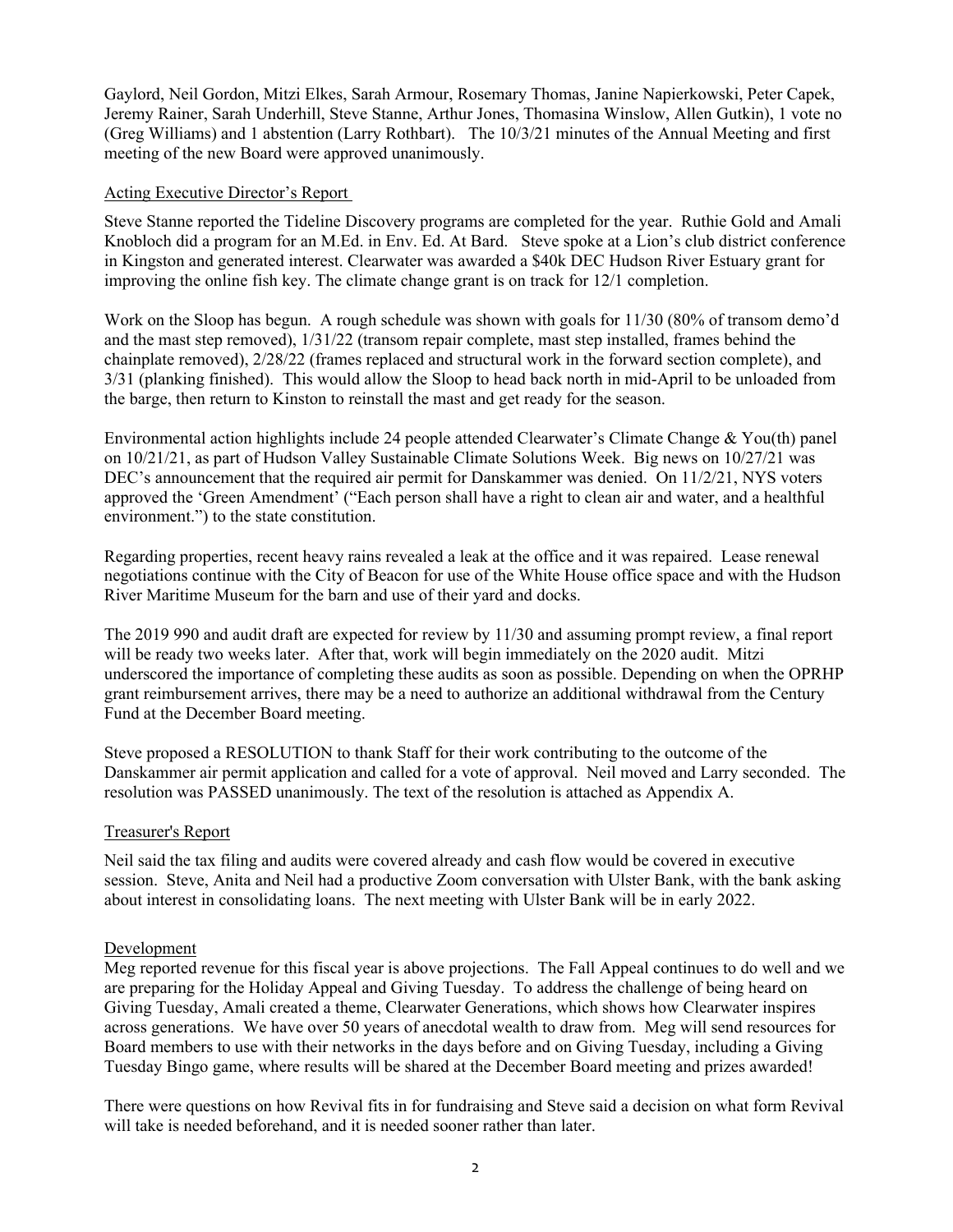The Century Fund has taken a back seat to these other activities but will re-emerge shortly. Approximately \$56k is needed to fully fund the winter re-fit and another \$200k after that to establish a perpetual Century Fund.

End of year activity will focus on donor stewardship, with particular focus on those who haven't given yet.

Meg covered the grant pipeline, including items mentioned in the Executive Director's report.

Rosemary reported the Development Committee is focused on 2022 planning, including a live Gala on April  $3<sup>rd</sup>$ , at the Garrison. Both honorees were briefly described. The Development Committee is also supporting donor stewardship efforts with Thank You Thursdays once a month.

# Executive Director Search:

Janine reported one of the two top candidates has already been interviewed by Staff and the other is scheduled for 11/12. The goal remains to have a new E.D. in place sometime in December.

#### Planning and Governance Committee:

Rosemary put forth a resolution requesting updates to Policy IX for committee names, addition of charges for the Development and Planning / Governance Committees, and a change in the restriction on number of committees per Board member. A motion to approve the changes was made by Peter and seconded by Thomasina.

The text of the resolution is attached as Appendix B.

After review of the proposed changes, Larry Rothbart moved to call the question; his motion was seconded by Peter Capek.

The resolution was PASSED with 17 votes yes (Neil Gordon, Rosemary Thomas, Mitzi Elkes, Thomasina Winslow, Larry Rothbart, Janine Napierkowski, Joan Gaylord, Donna Stein, Jenn McMillan, Samantha Hicks, Jeremy Rainer, Gregory Simpson, Arthur Jones, Sarah Underhill, Steve Stanne, Sarah Armour, Peter Capek) and 1 vote no (Greg Williams).

# Strategic Plan:

An updated draft was distributed to the Board on 11/3/21, with plan approval slated for the December Board meeting. At this meeting, Steve requested a wide variety of comments be received before debate on any particular comment. Points repeatedly made: are there too many priorities; Revival not being more central to the plan. Other points made: implementing the plan is what will move us forward; as the data shows an aging demographic, we should remind people they can give from their IRAs when they turn 70  $\frac{1}{2}$  and get tax benefits. Larry commented it's normal for an organization to have growing pains and perhaps the fiscal issues force us to think what is the core and how to pull everything together. He sees this as a positive aspect of moving forward as a unified organization.

The plan will be posted on the website so a broader range of Clearwater folks can look at it and the 11/10/21 e-news will have instructions for sending comments. Steve continues to encourage input from the Board, asking that comments be shared across the Board.

# Member Question Period:

This is the first month of a three-month trial, designating a specific time slot for members to speak. The general consensus was a preference for membership to comment real time, when their input would be most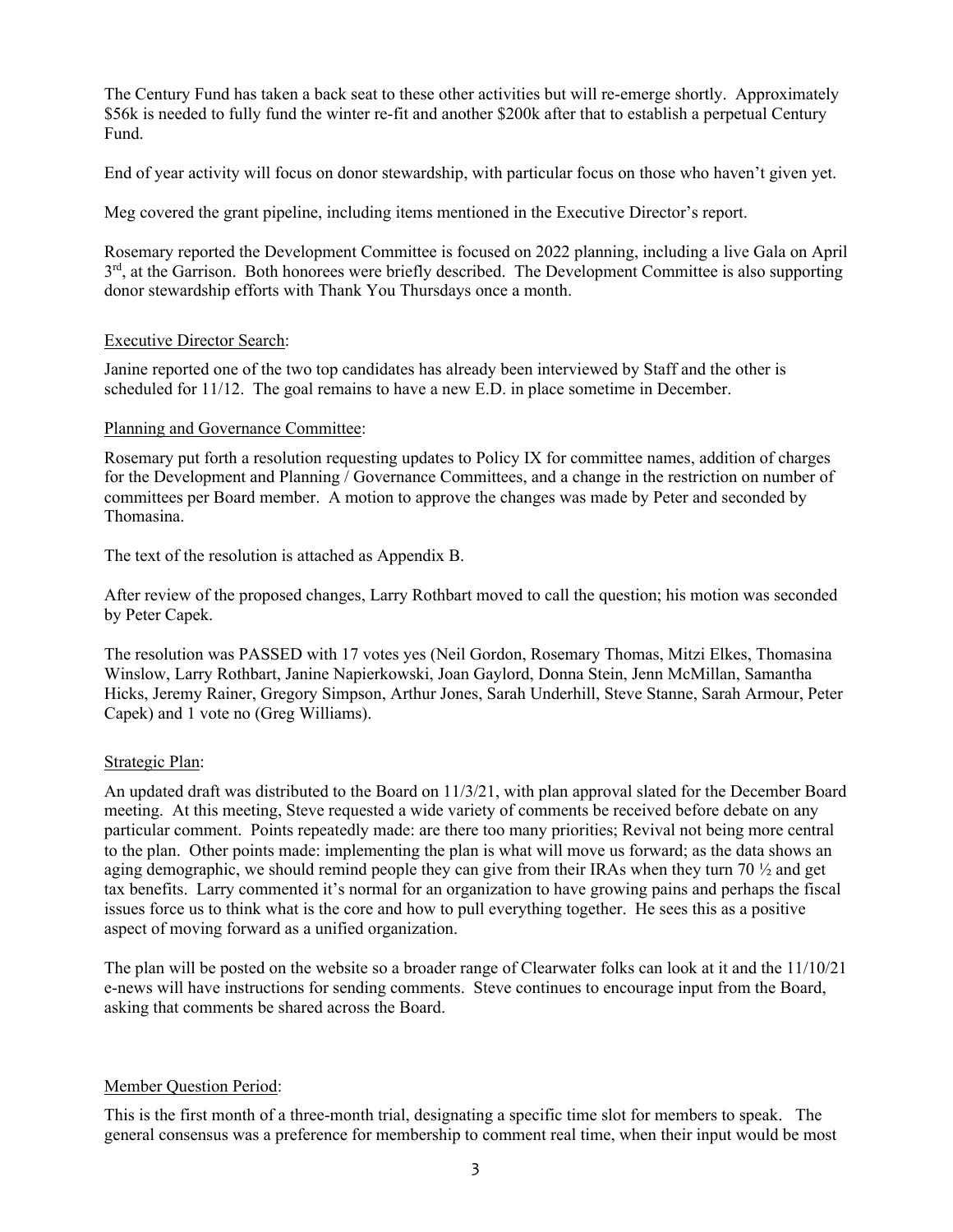relevant, perhaps continuing the current model of Board members speak first and then membership can speak as time allows. A hybrid model was suggested (members comment in the moment as time allows, plus this period for input on topics which may or may not be on the agenda).

The Board went into Executive Session at 8:30 pm to discuss finances.

The meeting was adjourned at 9:15 pm

Respectfully Submitted, Rosemary Thomas, Secretary

#### APPENDIX A

#### **Resolution of thanks regarding outcome of Danskammer air permit application:**

WHEREAS: The proposed building of the Danskammer Natural Gas Plant was deemed a direct threat to the health and safety of the people of Newburgh and other surrounding communities and a major step backwards in the global fight against climate change, and

WHEREAS: That proposal has been halted by the New York State Department of Environmental Conservation thanks in part to the efforts of Hudson River Sloop Clearwater Inc.,

RESOLVED: That a formal and heartfelt vote of thanks be extended to the staff and volunteers of Hudson River Sloop Clearwater Inc. who actively weighed in against the plant, with particular appreciation extended to the tireless efforts of Manna Jo Greene and Matthew Salton. Thanks to years of your hard work, the Hudson River Valley will be healthier and more sustainable going forward.

# APPENDIX B

#### **Resolution to accept the proposed amendments to Policy IX as shown:**

Policy IX. Policies of the Not–for-Profit Corporation Hudson River Sloop Clearwater, Inc. Regarding the Organization and Functioning of its Board of Directors

#### Statement of Purpose

The objective of this policy is to provide for an efficient and focused governance of the organization at the Board level, thus furthering the objectives stated in the Corporation's by-laws as well as the Board's written policies on Board of Directors' job responsibilities, relationship with the Executive Director, organizational ends, and the relationship of the Board to the moral ownership of the organization and other policies as they are or have been from time to time promulgated by the Board.

It is the goal of the Board of Directors that there at all times be effective communication among the Board's committees, between those committees and the full Board, between the Board and the Executive Director (and, through the Executive Director, between the Board and Staff) and between the Board and the Corporation's membership. Board members shall also strive, individually and collectively, to improve their performance as Board members, to hold themselves accountable to their fellow Board members and to the membership. Simplicity and efficiency are declared to be important values in the Board-level governance of the Corporation.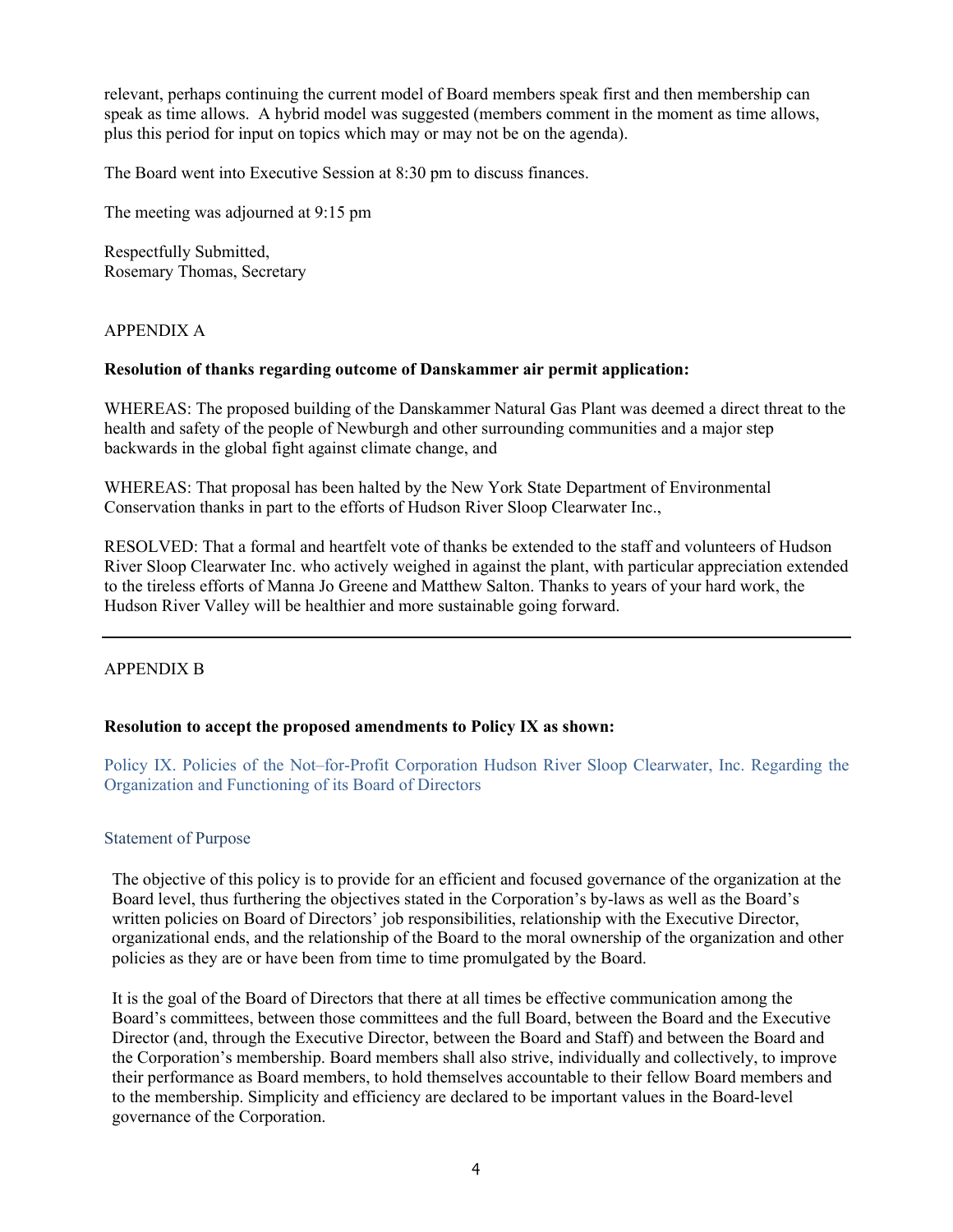# Meetings of the Board

There shall ordinarily be four meetings of the full Board of Directors each year in addition to the Annual Meeting of the Corporation, subject to Article X, Section 2 of the by-laws (which permit additional meetings to be convened at the call of the President or seven members of the board).

The first of these meetings shall take place immediately following the Annual Meeting of the Corporation and the chief purpose of this meeting shall be the election of officers as specified in Article V, Sections 2 and 3 of the by-laws.

The second Board meeting shall take place in November and among its agenda items shall be consideration and passage of the Corporation's operating budget for the fiscal year commencing on December 1st. The third Board meeting shall be convened in March because this is the approximate halfway point in the year beginning with the Annual Meeting of the Corporation and Board election and shall include in the agenda an evaluation of organizational operations.

The fourth meeting of the year shall be convened in June and shall include in the agenda preparations for the Annual Meeting of the Corporation and, specifically, nominations for election to the Board of Directors.

Nothing in the foregoing should be construed as limiting matters that may be placed on the agenda of a Board meeting for discussion. With the exception of the Board meeting convened immediately after the Annual Meeting of the Corporation, it is expected that the Board meetings as described above will generally be day-long gatherings with a schedule providing for extensive discussion, fellowship and activities designed to provide education and inspiration to Board members.

The Secretary shall keep minutes of the Board's meetings as required by Article VI,

Section 3 of the by-laws and shall make them properly available to the members of the Corporation. It is understood that such minutes are unofficial until their formal adoption by the Board, as corrected if necessary, at its subsequent meeting.

#### Committees of the Board

The Board acknowledges that its standing committees are vital to the organization's effective governance. In the normal course of business, it is expected that all matters to be discussed or decided at the Board level shall first be presented to and discussed by the appropriate Board committee, which shall forward its written recommendation to the full Board. In this manner, committees will be able to conduct in-depth discussions of issues as they arise, and the Board will remain focused on the broader questions of the Corporation's governance.

Consistent with Article VII, Section 1 of the by-laws, the Board of Directors deems it appropriate that there shall be five standing committees in addition to the Executive Committee and the Nominating Committee: the Properties Committee, the Finance Committee, the Planning/Governance Committee, the Program Committee and the Resources Development Committee. Although the Board retains the authority under the by-laws to appoint such other standing or ad hoc committees as it may deem appropriate, the Board's policy is normally to maintain the number of standing committees to its minimum level so as to simplify the operation of the organization, limit the commitment of each Board member to meeting attendance, provide for a small and clearly defined number of lines of communication at the Board level, and permit each committee's functions and governances.

The Board delegates to the President, subject to the limitations stated herein and in the by-laws, the authority to appoint members and chairs of the standing committees. The President shall exercise this authority as immediately after the Annual Meeting of the Corporation (and ensuing organizational meeting of the Board) as possible, and shall provide Board members with an opportunity to state their preference for committee assignment, but it shall be understood that the needs of the organization, as determined by the President, prevail over individual assignment preferences. No Board member shall be a member of more than two standing committees, including the Executive Committee excluding committees to which members are elected.

Each committee shall convene at least once every two months, at the call of the chair, unless the chair has received permission from the President to forgo a meeting because of lack of business to be conducted.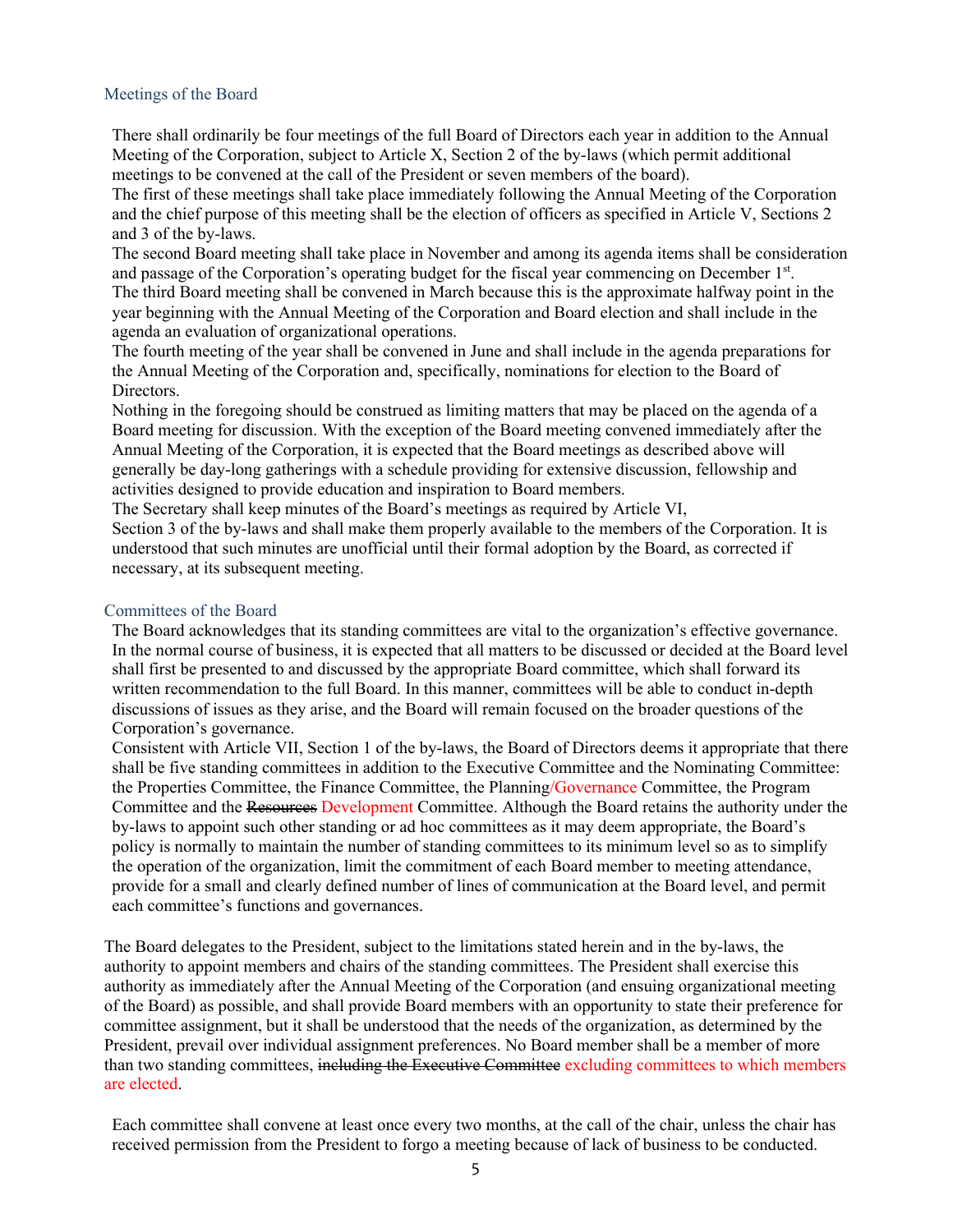Each committee shall meet in person at least twice a year; additional meetings may be conducted via teleconference if deemed by the chair to be consistent with the effective and efficient discharge of the committee's obligation. As noted below, the Executive Committee shall keep minutes of its meetings. The other standing committees may keep minutes and, if so, shall promptly circulate them to the full Board of Directors. At a minimum, each standing committee other than the Executive Committee shall prepare a report of its activities in advance of each meeting of the Board of Directors and shall circulate such report to the full Board a minimum of one week in advance of the Board meeting.

The period between the Annual Meeting of the Corporation (and the Board's organizational meeting held immediately thereafter) and the November Board meeting shall be defined as a transitional period for the Board's standing committees. During this period, committee members appointed in the previous year are authorized and expected to remain as active committee members regardless of whether their term as Board member has expired. During the transition period, outgoing committee members shall hand off any active projects to incoming members, and in general, committee members are expect to work diligently to assure no gap in the functioning of any committee. Because committees perform vital functions in the organization's governance, each standing committee is expected to be fully functioning on a year-round basis.

Each committee shall develop an annual work plan for presentation at the March meeting of the full Board. Such work plan shall describe the major projects being undertaken by the committee and the strategies for completing such projects.

# Executive Committee

The purpose and functions of the Executive Committee shall be those described in Article VII, Section 3 of the by-laws. As noted therein, the Executive Committee may exercise all powers of the Board of Directors between meetings of the Board subject to certain specifically defined limitations and the obligation to report all actions to the full Board. To that end, the Secretary shall keep minutes of Executive Committee meetings and shall promptly circulate them to all Board members. The minutes of the Executive Committee shall not be available to the membership of the Corporation, except by affirmative vote of the full Board. The President shall serve as chair of the Executive Committee and each other member of the Executive Committee shall chair or co-chair one of the Corporation's other standing committees, thus assuring that each standing committee has a direct link to the Executive Committee. Normally, Executive Committee members, and thus the chairs of the standing committees, shall be experienced Board members to assure continuity in the work and operation of the Board's standing committees.

# Nominating Committee

The Nominating Committee shall be constituted according to Article VII, Section 4 of the by-laws and shall perform the functions described therein.

# Properties Committee

The Properties Committee shall have within its jurisdiction all of the physical assets of the Corporation including its real property and any vessels owned or leased by the Corporation. The objective of this committee shall be the responsible stewardship of these assets. In consultation with the Planning/Governance Committee, the Properties Committee shall from time to time make recommendations to the Board for the development, expansion or disposal of the Corporation's physical assets so as to further the Corporation's purposes and objectives. In consultation with the Executive Director and/or the Executive Director's designee, the Properties Committee may procure or coordinate the provision of management and maintenance services for the properties' stewardship.